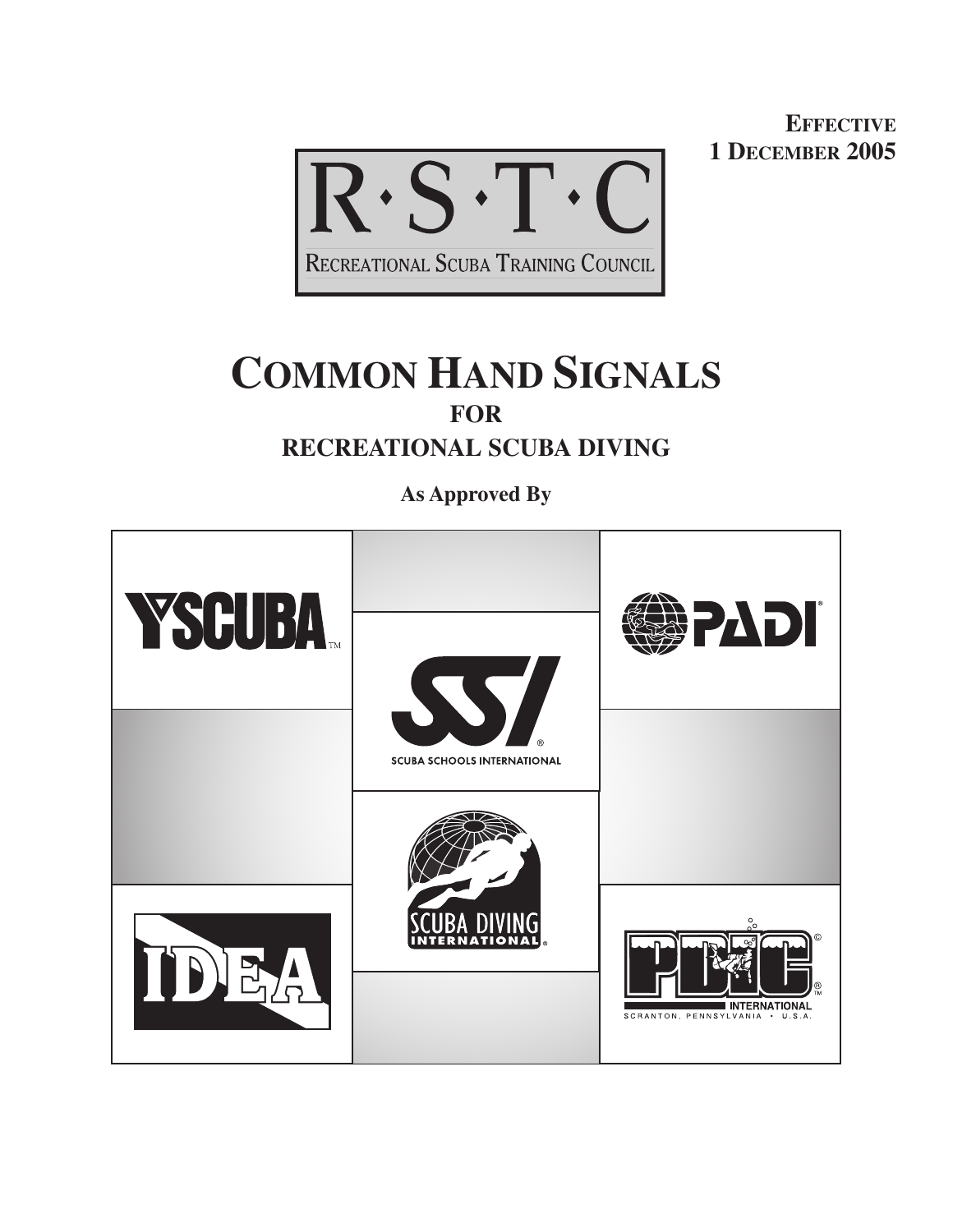©2005, Recreational Scuba Training Council, Inc. (RSTC)

**Recreational Scuba Training Council, Inc P.O. Box 11083 Jacksonville, FL 32239 USA**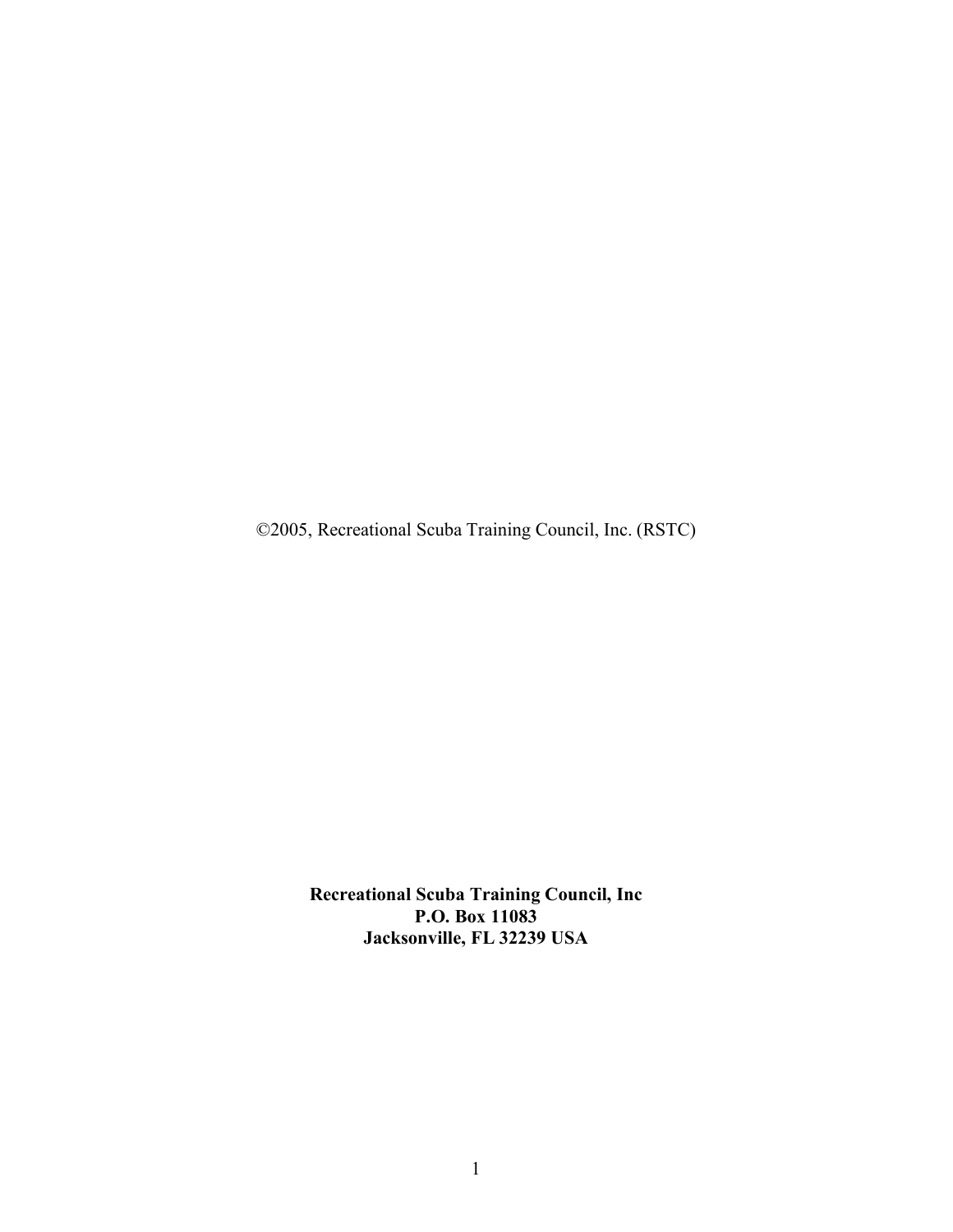## **Recreational Scuba Training Council (RSTC)**

## **Common Hand Signals for Recreational Scuba Diving**

#### **Scope and Purpose**

To formally standardize the most common hand signals used during recreational scuba diving.

Effective underwater communication is necessary for the safe and efficient conduct of any recreational or training-related scuba dive. The most convenient and reliable method of communication between divers is through the use of simple hand signals.

Where possible, hand signals should be derived from those with similar meanings on land, to reduce learning effort and time. This also makes these signals easier to understand by divers who have been trained by different organizations, speak different languages, or come from different countries.

Effective underwater communication is necessary for the safe and efficient conduct of any recreational or training-related scuba dive. While many mechanical or electronic underwater communications devices are available, in the majority of situations, the most reliable method of communication between divers is through the use of simple hand signals.

Divers exchange hand signals to give each other instructions, provide information on the dive, and indicate their condition. The signals employed by divers to increase the efficiency of their dives are natural signals, local signals and those created for special circumstances.

Natural signals are those whose meaning is obvious in any language, such as shrugging the shoulders for "I don't know," nodding the head for "Yes," shaking the head for "no" or pointing to a gauge to mean "What does it read?"

Local signals are those applicable to a specific area, such as a cupped hand for "abalone" and thumb and first two fingers opening and closing for "moray eel."

Special signals are those created for circumstances such as instruction, for example, two index fingers alongside each other for "get with your buddy," or hand flat with palm down for "level off ." The signals found in this document fall under this category.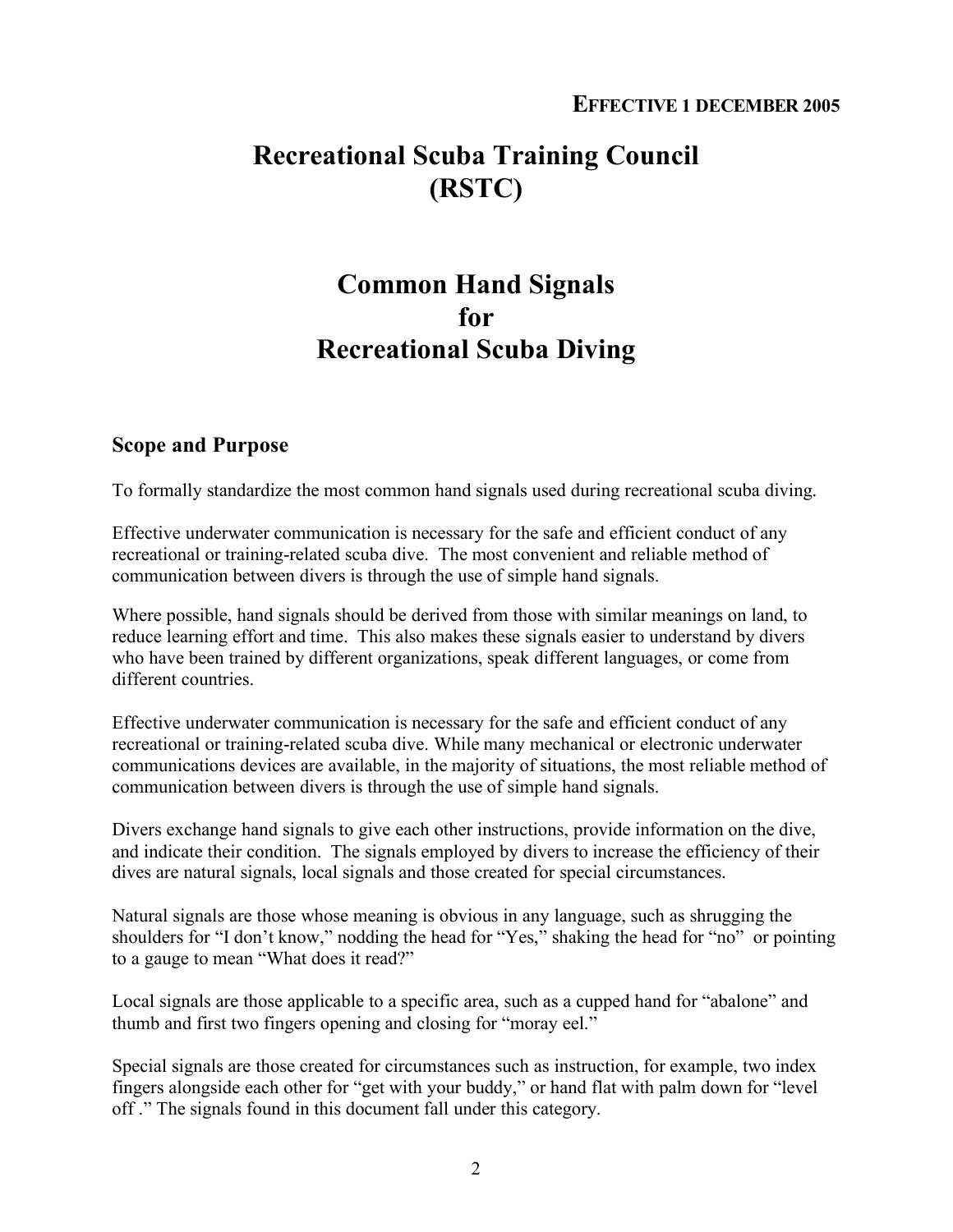The signals are hand motions instead of finger motions, making them easy to perform by divers both wearing and not wearing mittens. Where possible, the signals were derived from those with similar meanings on land, to reduce learning effort and time. Signal systems using methods other than hand signals, were not included in this standard because of their limited use by sport divers.

Regardless of the experience and knowledge of the divers involved, it is always prudent to review hand signals and their meanings prior to each dive so that no confusion occurs during the dive.

Many commonly used signals pose a question such as "Are you OK?" and these require the other diver to return the same signal to indicate an affirmative response or an alternate signal if a problem exists. When using hand signals, divers should employ deliberate, clear movements, pausing if necessary between signals to ensure comprehension by their dive buddy.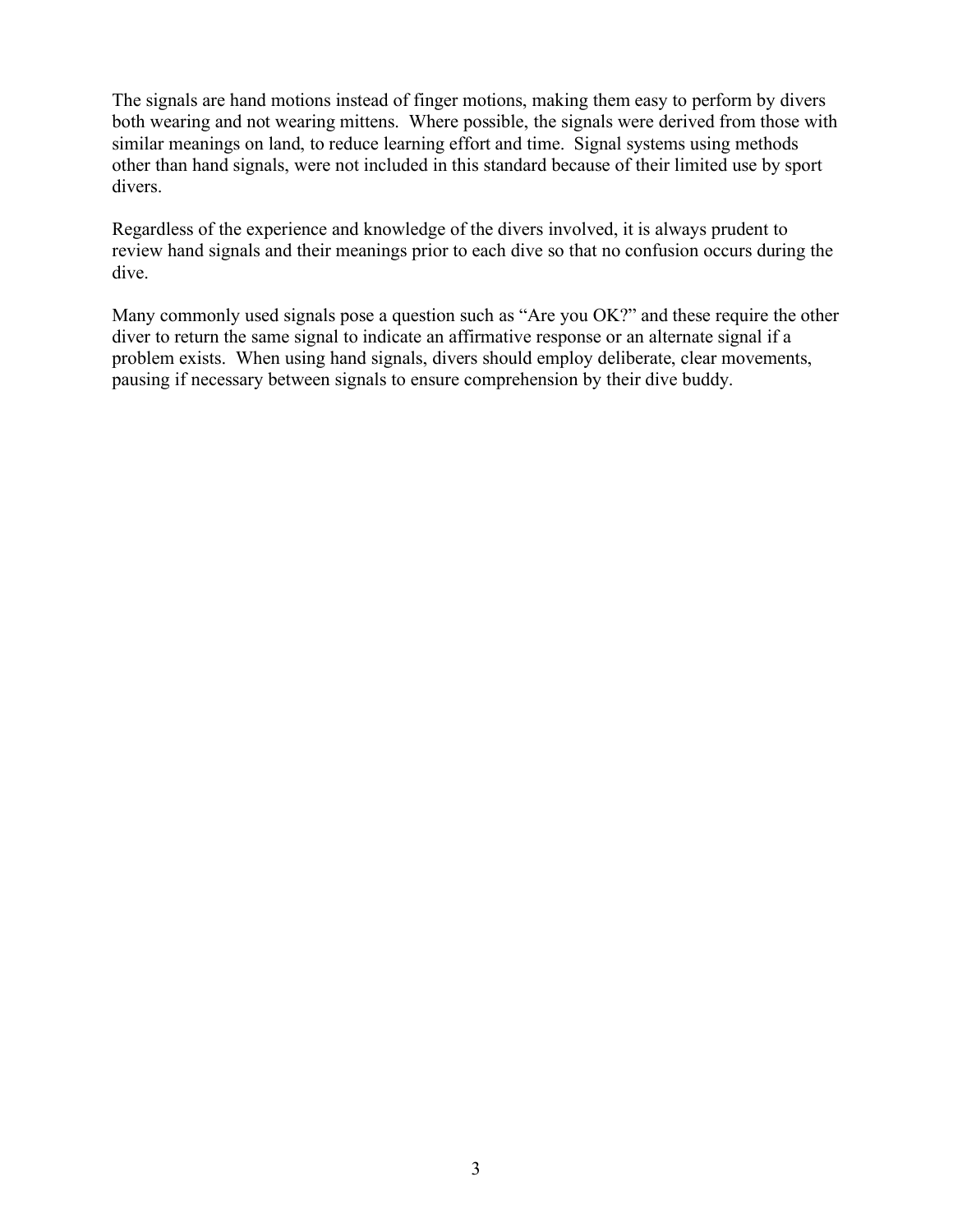### **Stop**

Raise hand vertically, fingers together, palm facing the receiver.

May be followed by another signal indicating reason for stopping.



## **Go down or I'm going down.**

Make a fist with one hand, thumb extended downward.

Downward movement of the hand indicates direction of travel.



**Go up or I'm going up.**

Make a fist with one hand, thumb extended upward.

Upward movement of the hand indicates direction of travel.

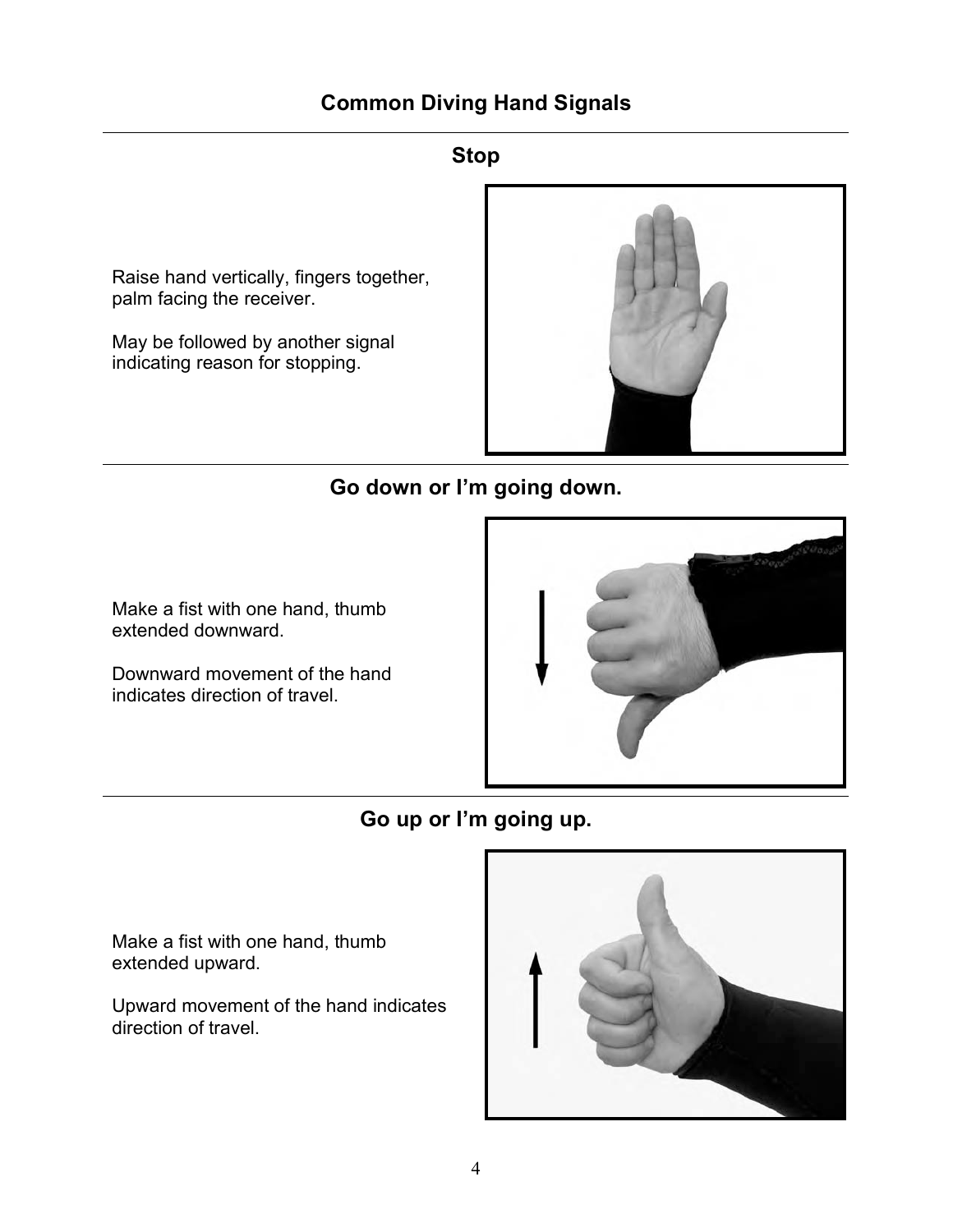## **Are you OK? or OK!**

With thumb and forefinger make a circle, extending three remaining fingers if possible.



## **Are you OK? or OK! (wearing gloves or mittens).**

With thumb and forefinger make a circle, extending the three remaining fingers if possible.

Divers wearing mittens or thick gloves may not be able to extend the three remaining fingers. In these circumstances use method shown here.



## **Are you OK? or OK! (on the surface at a distance)**

Extend both arms overhead with fingertips touching above head to make a large "O" shape.

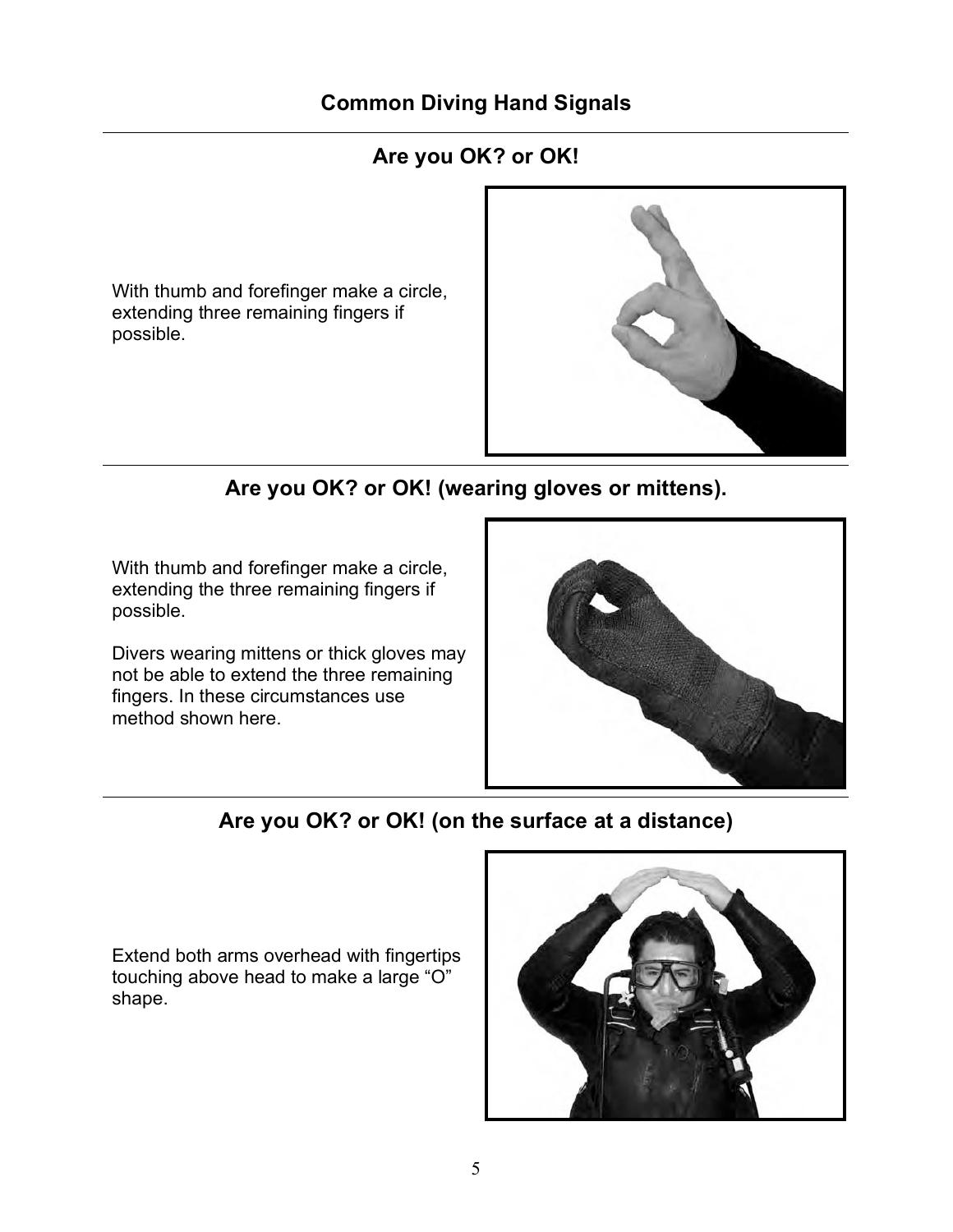## **Are you OK? or OK! (on the surface, one hand occupied)**

Extend one arm overhead with fingertips touching top of head to make a large "O" shape.

This method may be used if of one of the diver's hands is occupied.



## **Something is wrong.**

With hand flat, palm down, fingers apart, thumb sticking out, rock hand back and forth on the axis of the forearm.

May be followed by another signal indicating source of problem.



## **Distress or help me**

Wave hand quickly from a horizontal position to a position overhead.

When in the horizontal position, hand may strike the water's surface.

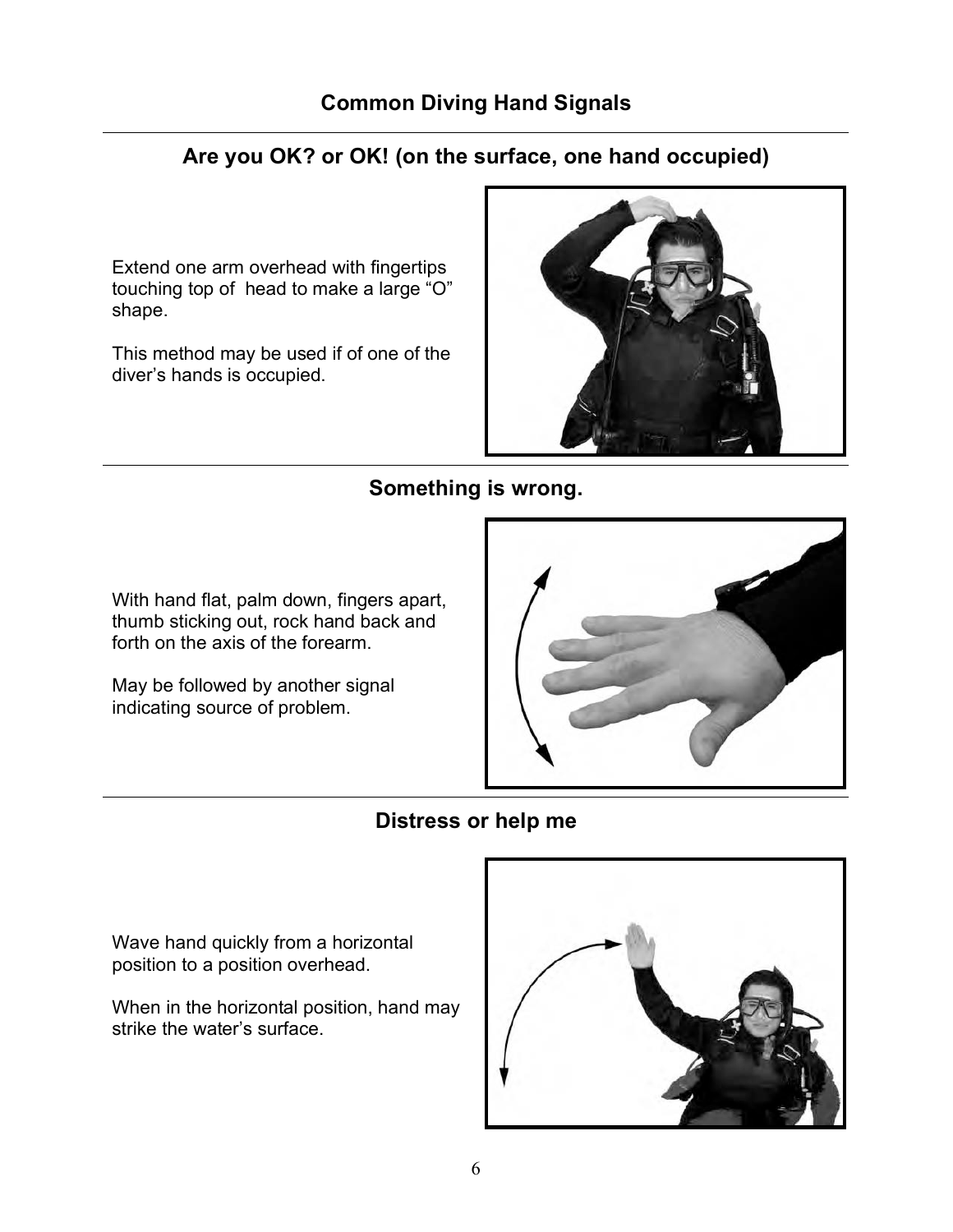## **I'm low on air.**

Make a clenched fist with one hand and move hand inward toward the chest.

Motion may be repeated several times to indicate urgency.



### **I'm out of air.**

With hand flat, fingers together, palm down, draw hand across the throat in a cutting motion.

Motion may be repeated several times to indicate urgency.



**Let's share air.**

Using the fingers of the left hand, point towards the regulator or remove the regulator and point to the mouth.

Motion may be repeated several times to indicate urgency.

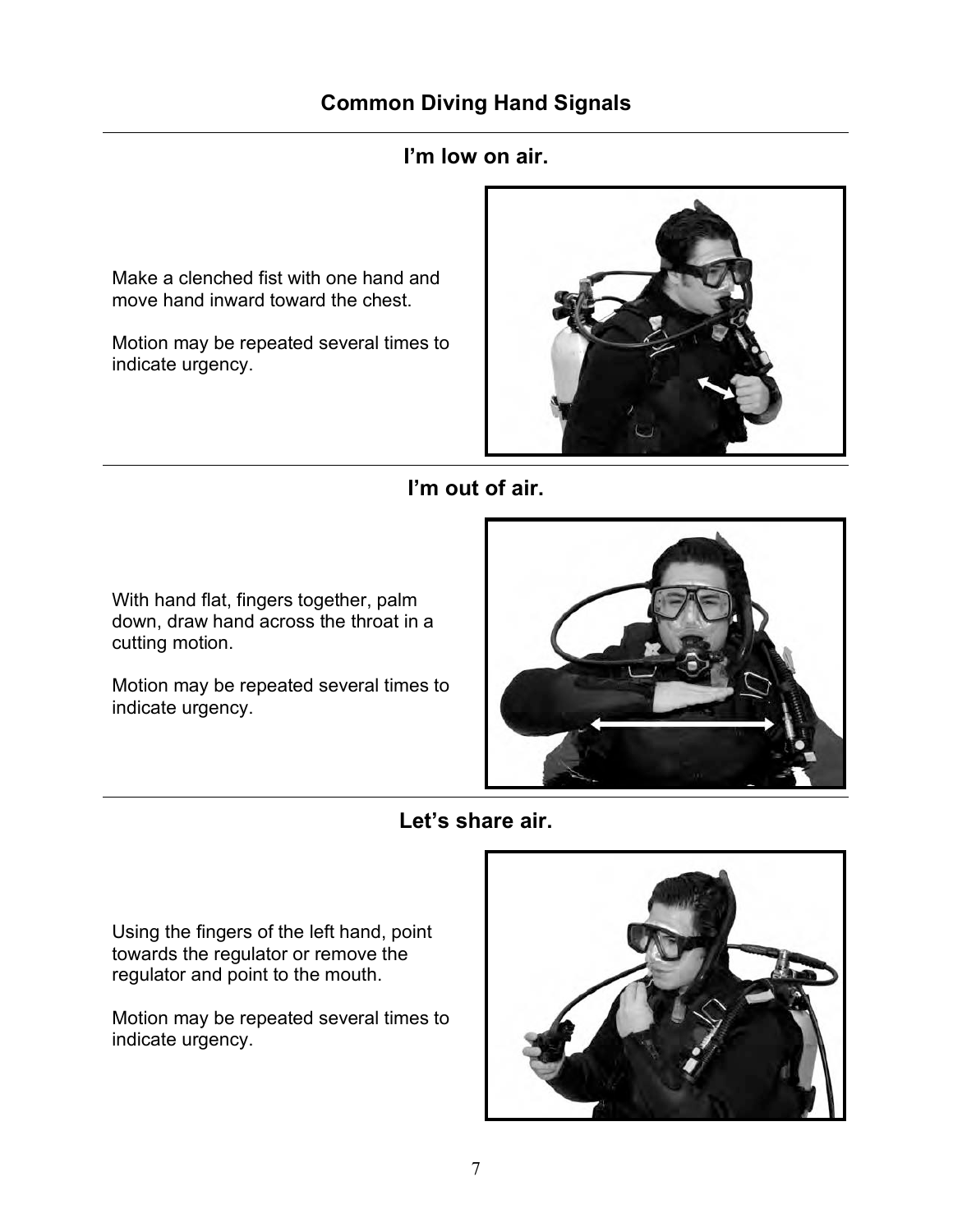## **Danger**

Make a clenched fist with one hand and extend arm in the direction of danger.



## **Danger**

Clench both fists and cross arms in front of the body.

May be followed by pointing at the source of danger.



**Come here.**

Sweep hand toward the body in a beckoning motion.

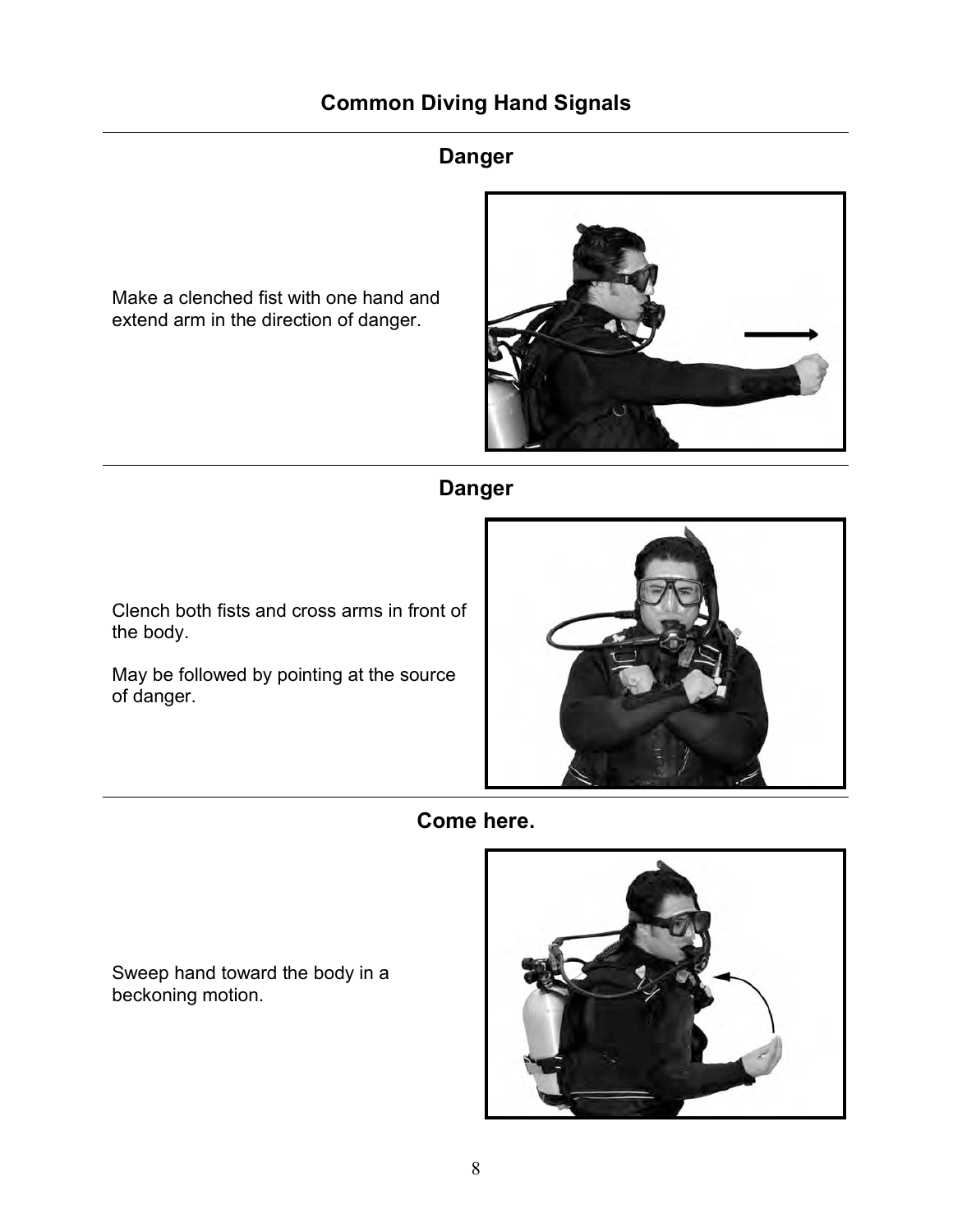### **Watch or look**

Place the tips of the forefinger and middle finger against the mask lens.

May be followed by another signal indicating direction in which to look or the person to watch.





Point to yourself at chest height.



### **Under, over or around**

With palm down, use hand motion to indicate intended route to go under, over or around an underwater formation.

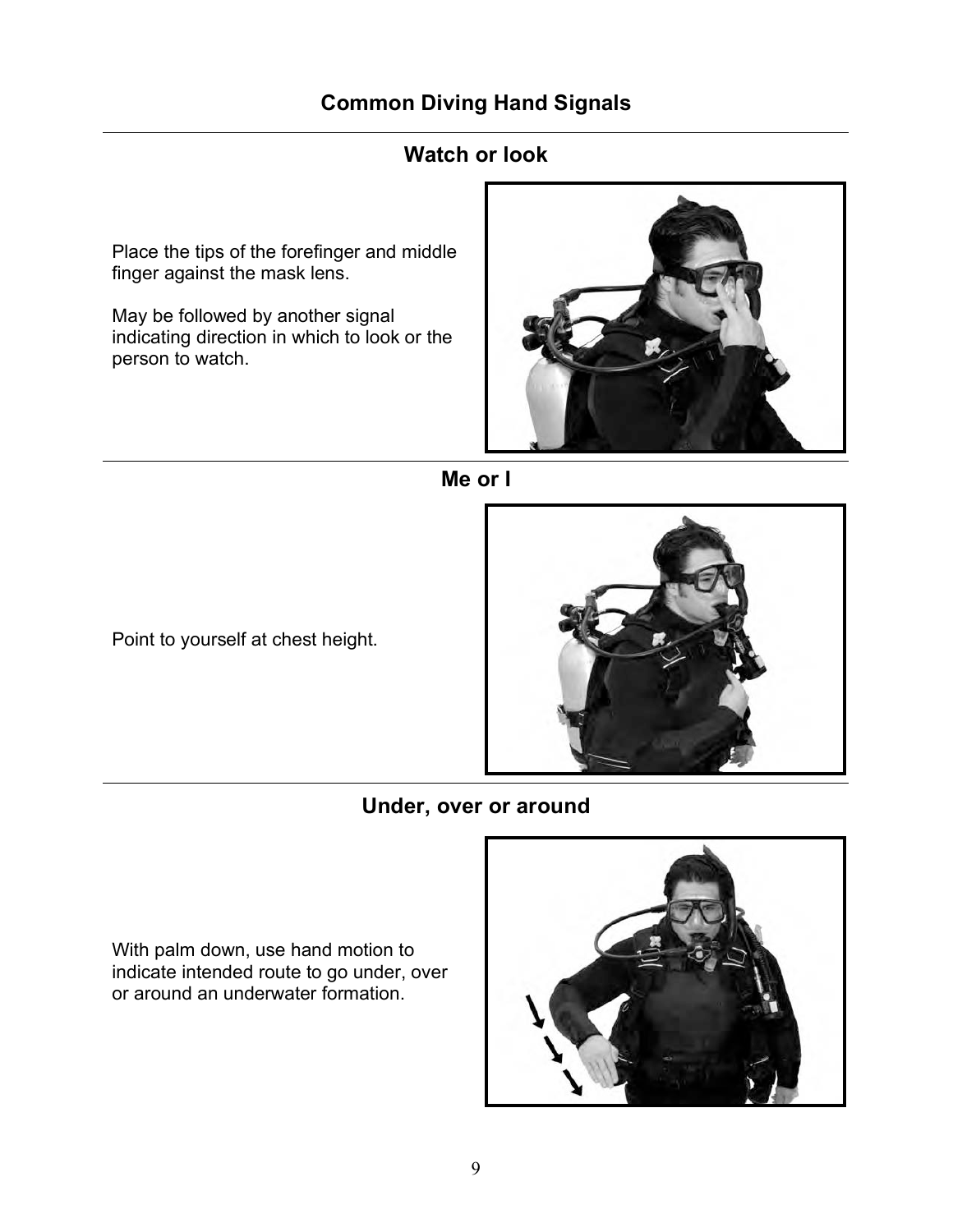## **Level off at this depth.**

With hand flat, palm down, fingers apart and thumb sticking out, move hand slowly back and forth horizontally.



## **Go that way.**

Make a fist with one hand, thumb extended and pointing in the direction that you wish to swim.



**Turn around.**

Extend the forefinger of one hand vertically and rotate the hand in a circular movement.

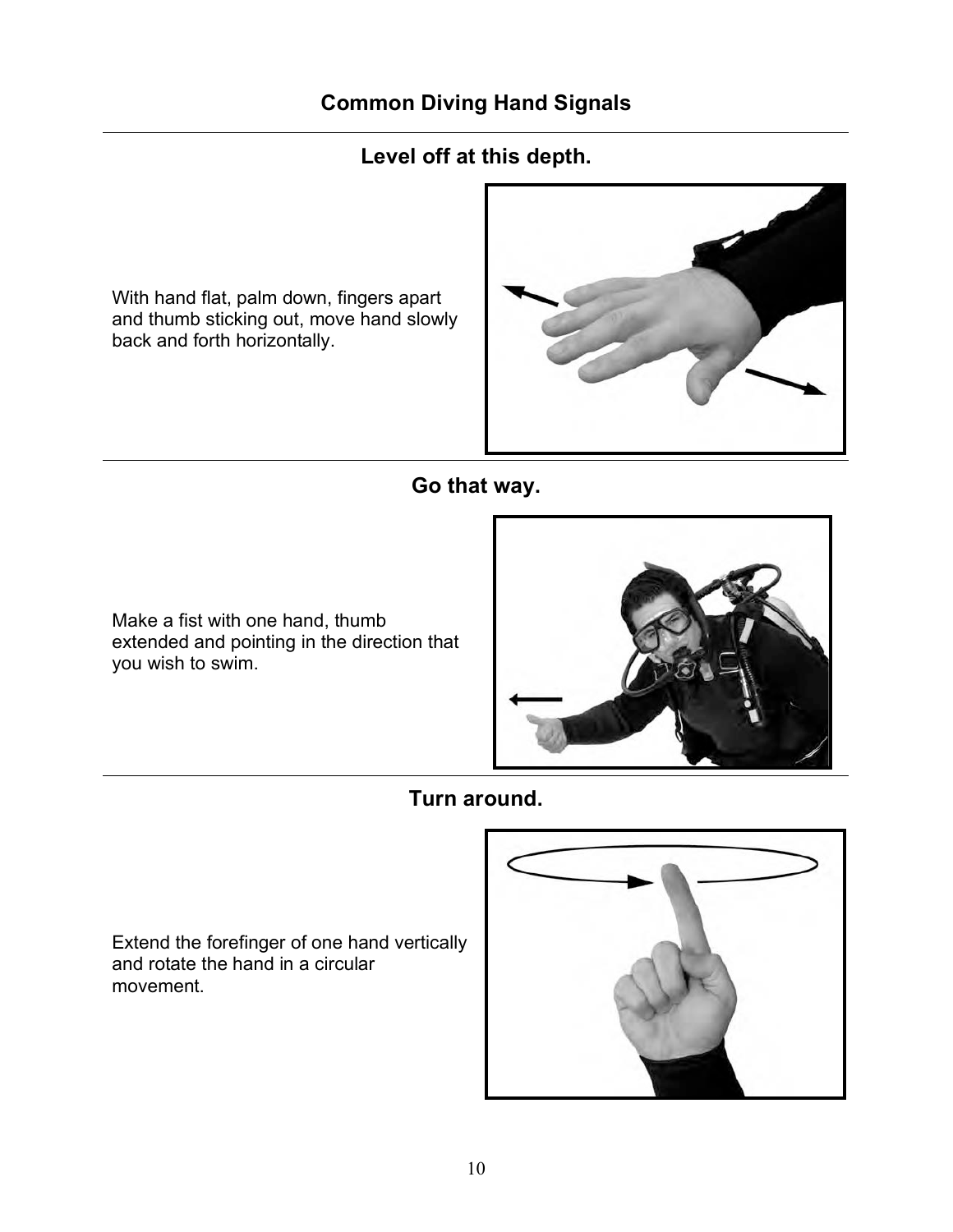## **Which direction?**

Make a fist with one hand, thumb extended, and rotate the hand through 180 degrees several times to indicate confusion regarding the intended direction of travel.



## **Ear(s) not clearing**

Point to one ear with forefinger.



**I am cold.**

Cross arms in front of chest, grab upper arms with opposite hands to indicate chilling.

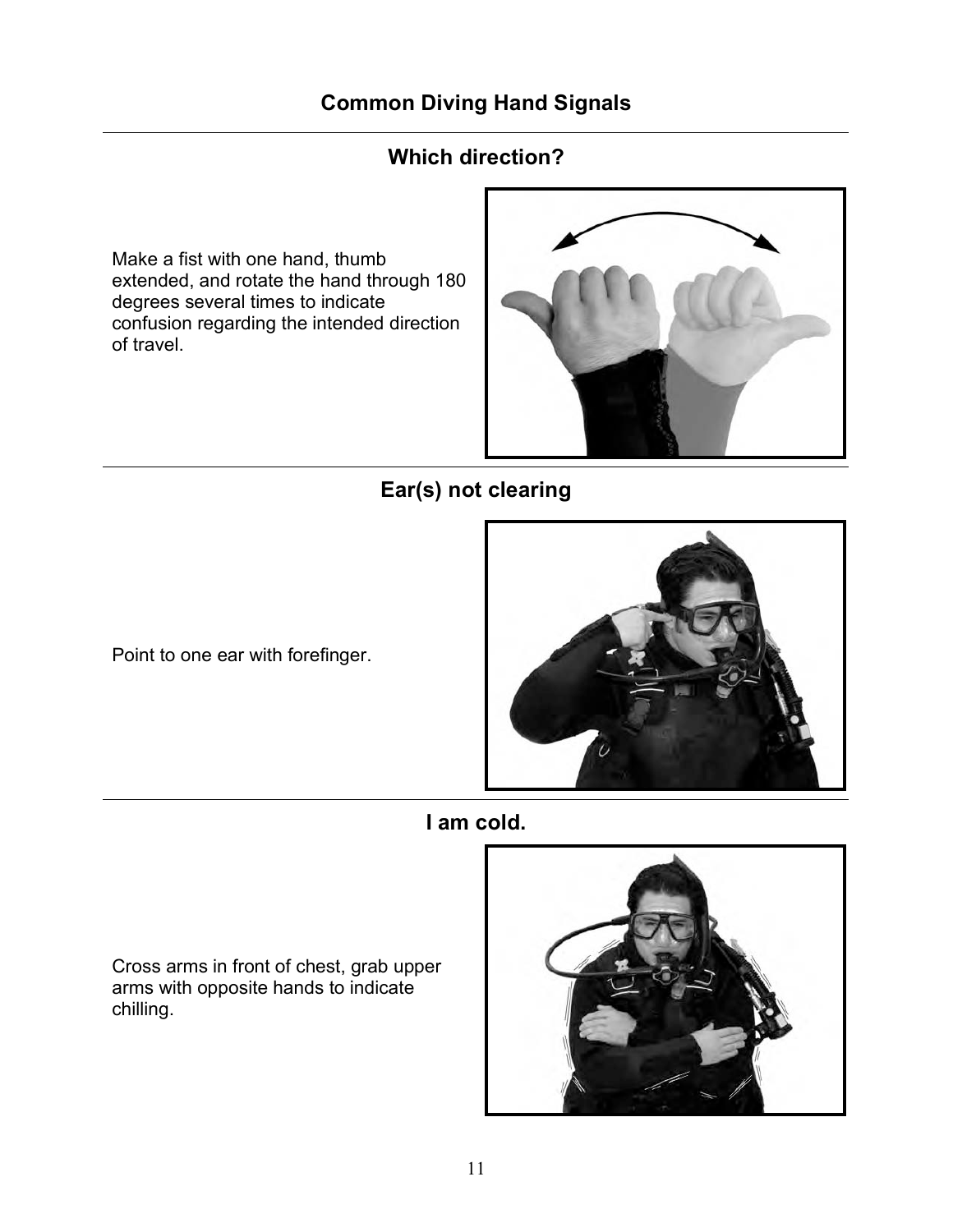## **Take it easy or slow down.**

With hand flat, palm down, slowly flex hand up and down repeatedly.



## **Hold hands.**

Clasp both hands together.



**Get with your buddy.**

Make fists with both hands, forefingers extended, and bring hands together.

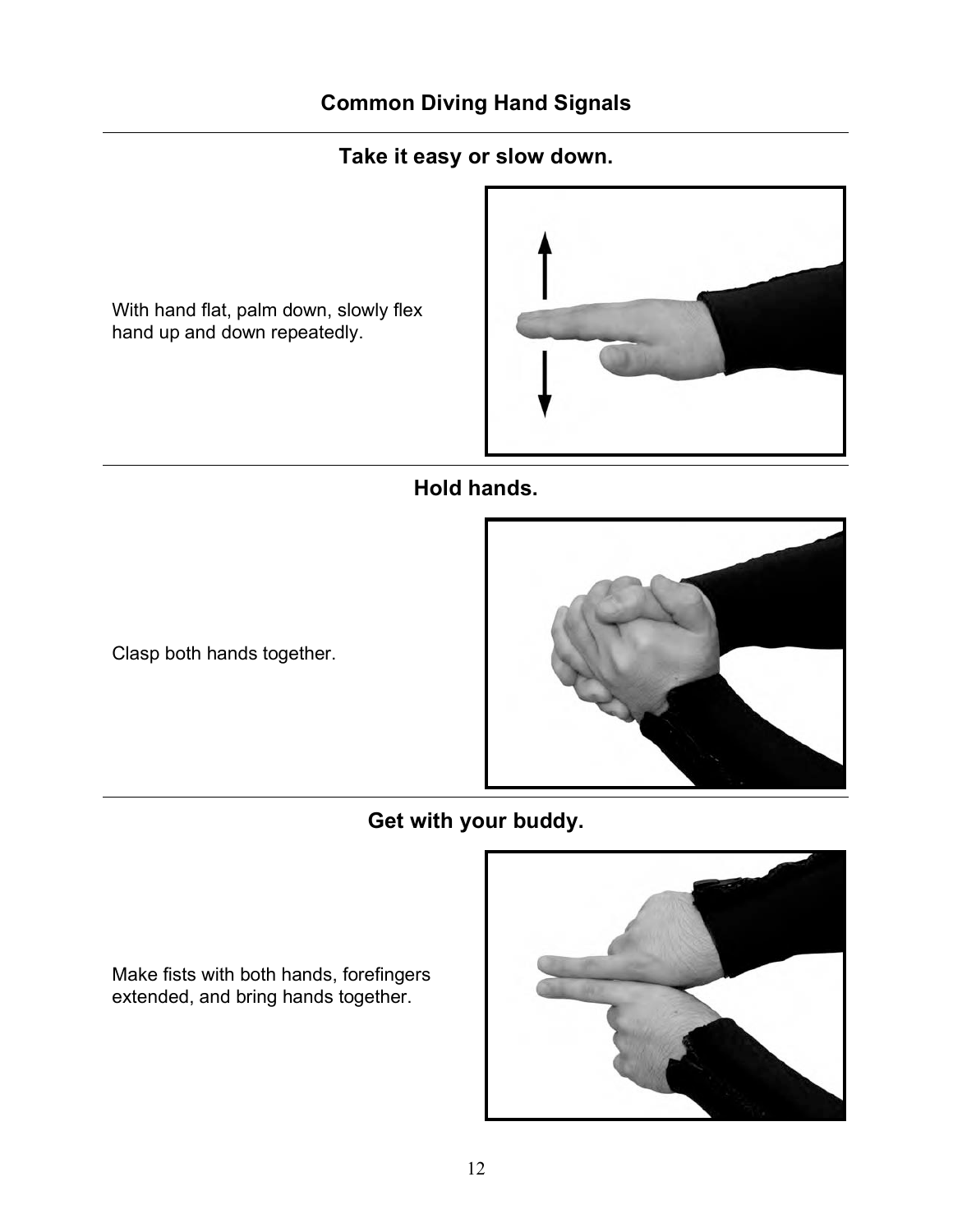## **Who will lead, who will follow.**

Point at the diver who will lead and position that hand in front of the body. Point to the diver who will follow and then position that hand behind the other, indicating direction with both forefingers.



## **Think or remember**

Touch forehead with forefinger.



**I don't know.**

Position hands out to each side of the body with palms facing up and shrug shoulders to indicate confusion.

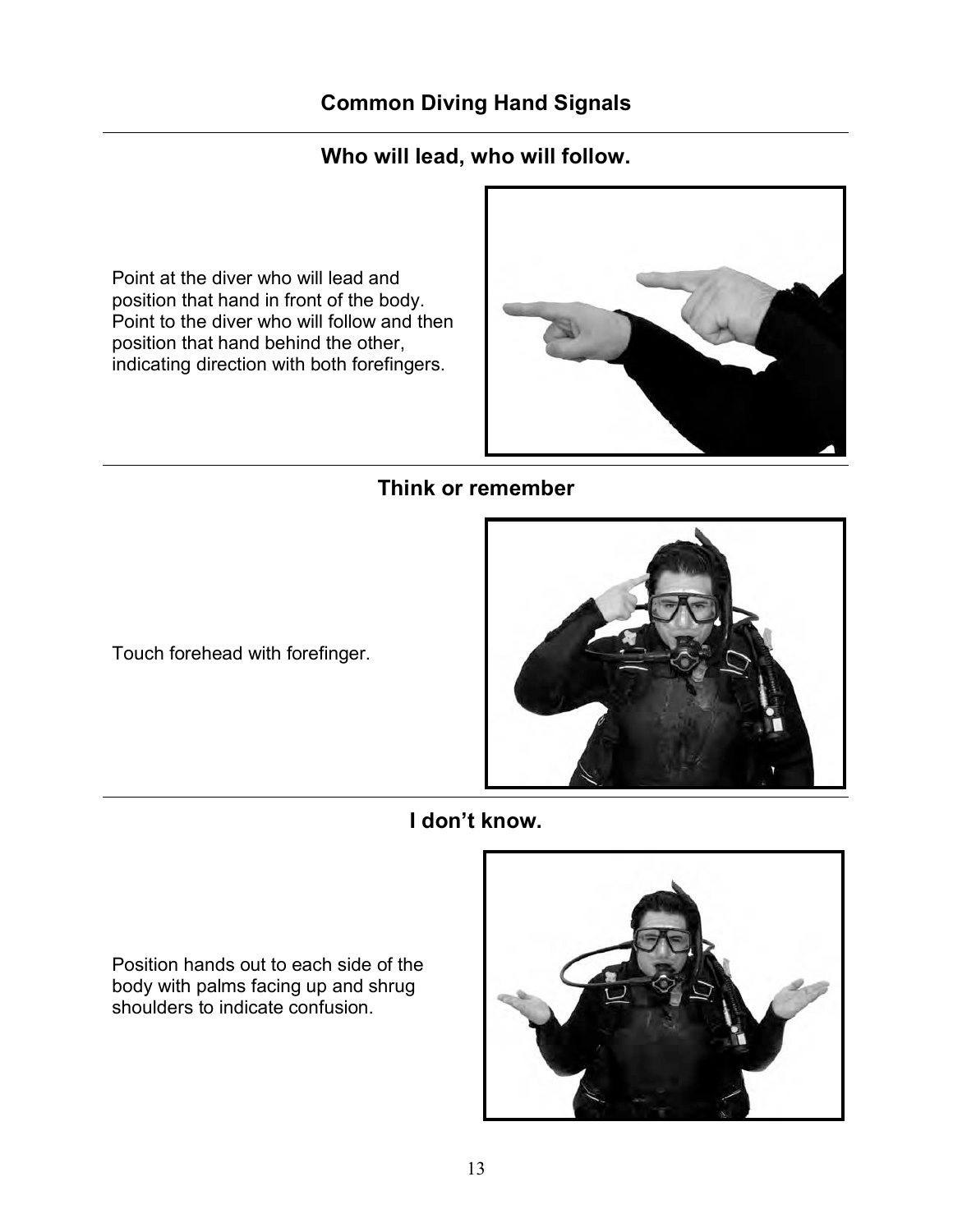### **Boat**



Cup hands together.

**For more information, contact:**

**Recreational Scuba Training Council, Inc P.O. Box 11083 Jacksonville, FL 32239 USA**